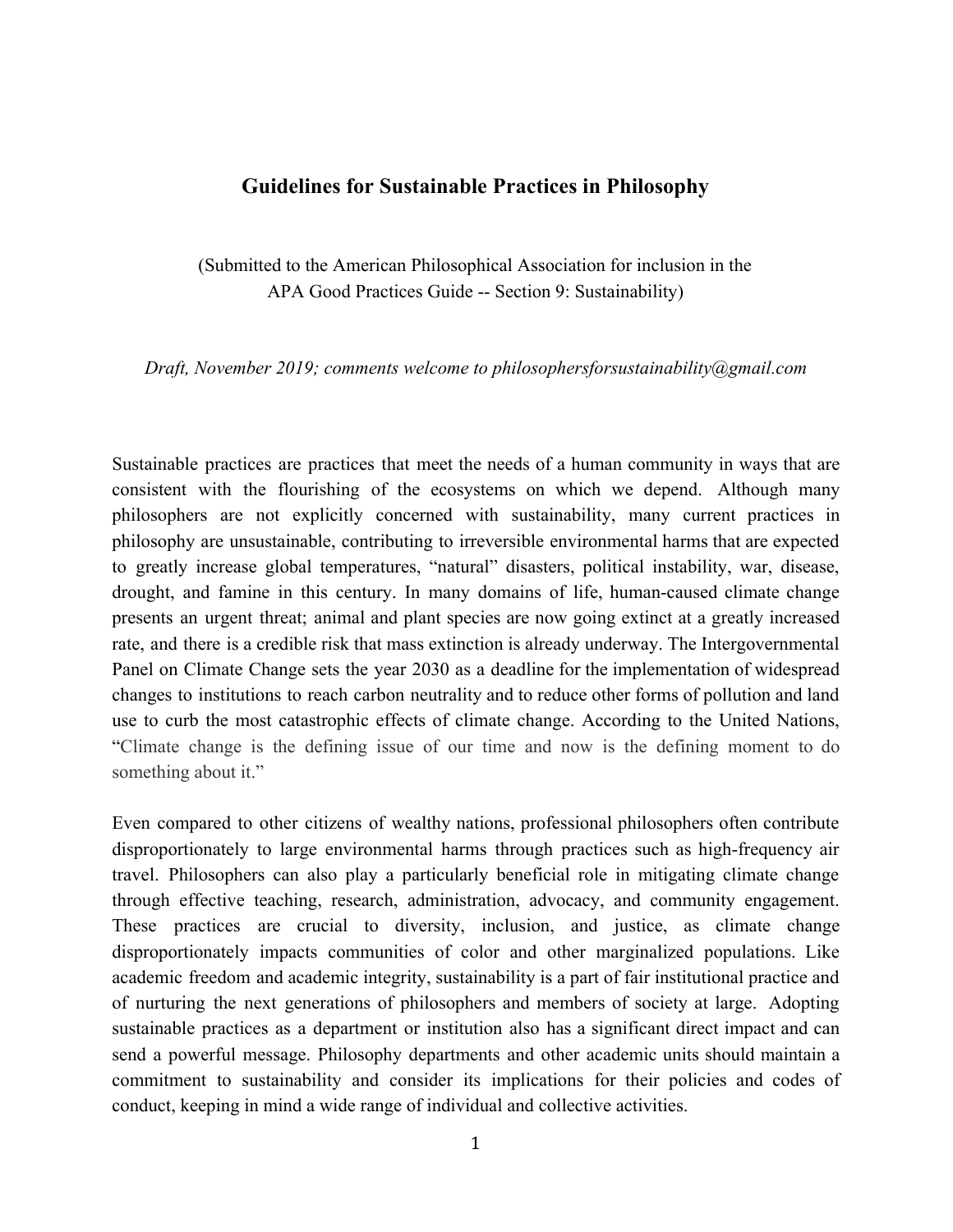In all of these contexts, it is worth remembering that the largest environmental harms come from collective actions by governments and corporations. Although individual and departmental choices have highly significant impacts, in many cases philosophers can make the most effective environmental contribution by taking on larger collective issues of sustainability and doing what they do best: generating discussion, presenting arguments, seeking insight into larger human experiences and struggles, and challenging others to think critically. Individual choices should be made in tandem with encouraging others to treat sustainability as a priority, both in its own right and in connection to many central human values.

#### **Events**

#### **Food**

Good food is an important component of many professional and community events. Philosophers ought to recognize that the goodness of food extends beyond taste, aesthetics, and nutrition, to its origins and production as well as the treatment of food waste. We can aspire to provide sustainable, equitable, and humane foods which are culturally and religiously inclusive and serve the individual needs of all members of the philosophical community. In many cases, sustainable food practices are also cheaper or of comparable cost. In other cases, event organizers face the task of balancing expense and individual needs or preferences with environmental damage.

Environmentally sustainable food practices include the following:

- Consult with your catering or university food service to avoid excessive ordering when planning for catering.
- Have a plan for the use of leftover food and beverages, such as donation to other events or to students, organizers, a nearby lounge, or a shelter or food-recovery program. Provide means of repacking leftover food for transport.
- Avoid food that requires large amounts of packaging (e.g., individually wrapped sandwiches or creamers) in favor of food that uses less packaging (sandwich platters, reusable pitchers). Avoid single-use plastics, Styrofoam, and coffee capsules or pods whenever possible. When feasible, provide reusable and compostable dinnerware and compost bins for food and waste disposal.
- Recognizing that diverse communities have different dietary needs, consider whether it is feasible to eliminate or significantly reduce carbon-intensive foods, such as meat and other animal products. In other cases, it can be appropriate to limit or eliminate a narrower range of foods, such as beef, that are particularly closely linked to climate change, and/or to include a higher proportion of plant-based foods.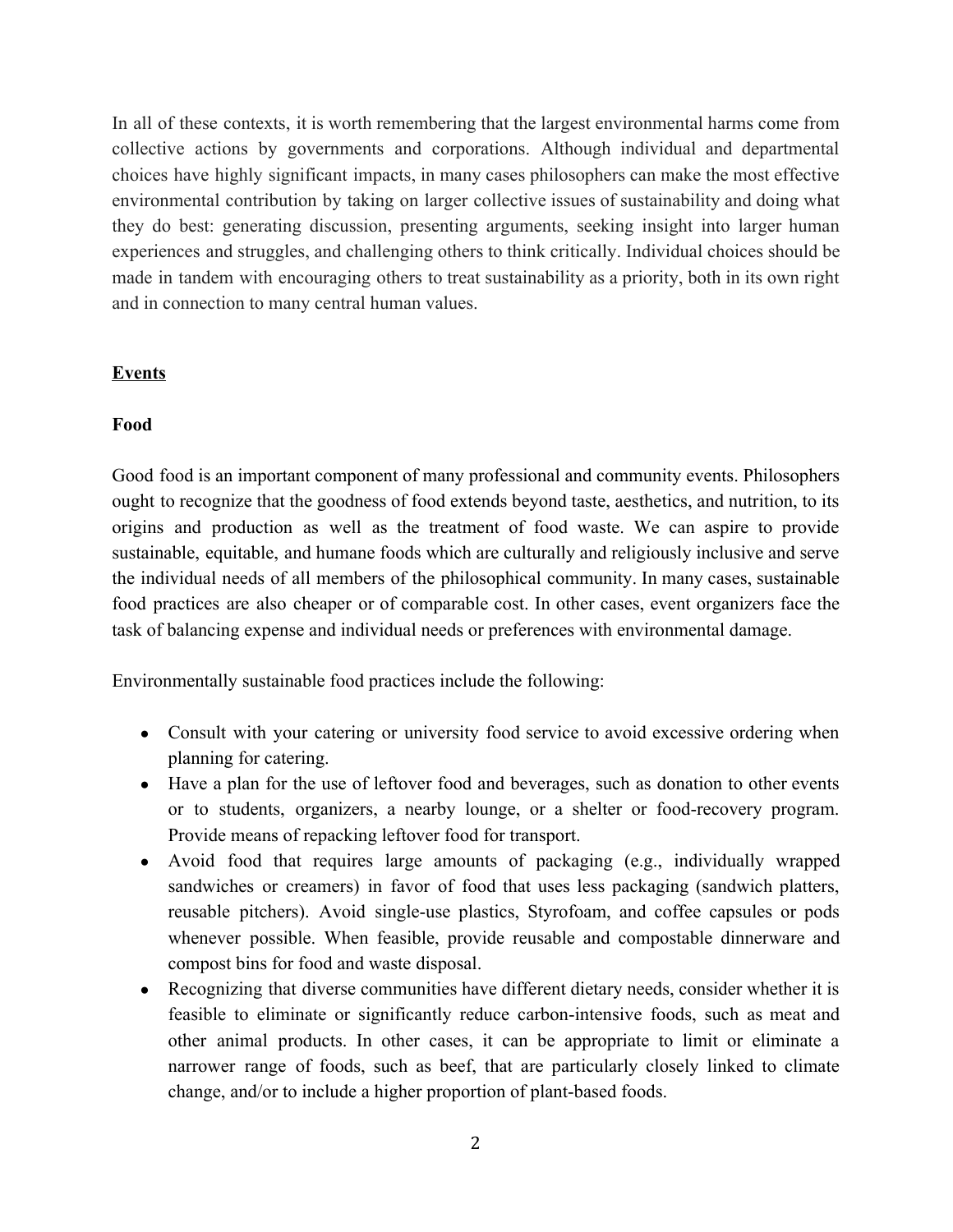- Consider factors involved in the source and distribution of provided food, including the treatment of animals and the transportation of food across great distances.
- Consider using tap or filtered water as a typical beverage. This may include purchasing a pitcher and using or installing a nearby bottle-filling station or drinking fountain.
- When possible, develop relationships with sustainable catering services, and encourage on-campus catering services to adopt more sustainable practices.
- Promote interest in sustainable food choices by selecting options that are tasty and appealing to community members.
- Share and discuss food options and choices with members of the community. Broader discussion helps to ensure sustainable and appealing food choices, and food is an excellent opportunity for discussion of sustainable practices. In particular, animal agriculture emits more greenhouse gases worldwide than the entire transportation sector. It is often worth discussing how to weigh the resulting harms against individuals' food preferences.

### **Conferences and Travel**

At many colleges and universities, up to one third of greenhouse gas emissions come from faculty travel. Air travel is particularly high in emissions, with a typical roundtrip transcontinental flight in economy class releasing a metric ton of  $CO<sub>2</sub>$  per coach passenger; this is the entire annual per-person amount consistent with limiting global temperature rise to 1.5°C above pre-industrial levels. Both individual philosophers and institutions now face increasingly difficult choices with respect to travel. Environmentally sustainable practices can offer large and sometimes unexpected benefits, including a great deal of saved time and expense, which should be carefully weighed against the benefits of in-person interaction and increased travel.Conferences and colloquia based at academic institutions may be capable of accommodating a high degree of digital participation. In other cases, including many large hotel-based conferences, digital participation can greatly increase charges by a venue; these additional costs must then be weighed against other budgetary concerns as well as environmental damage. When digital participation is prohibitively expensive, organizers should consider other options for mitigating environmental damage. Sustainable practices for organizers and participants of conferences, colloquia, and other events vary by event type and size and will require a range of efforts at collaboration and innovation.

Sustainable conference and travel practices can include the following:

• Consider encouraging, allowing, or requesting digital participation using videoconferencing technology. When a combination of formats is most feasible or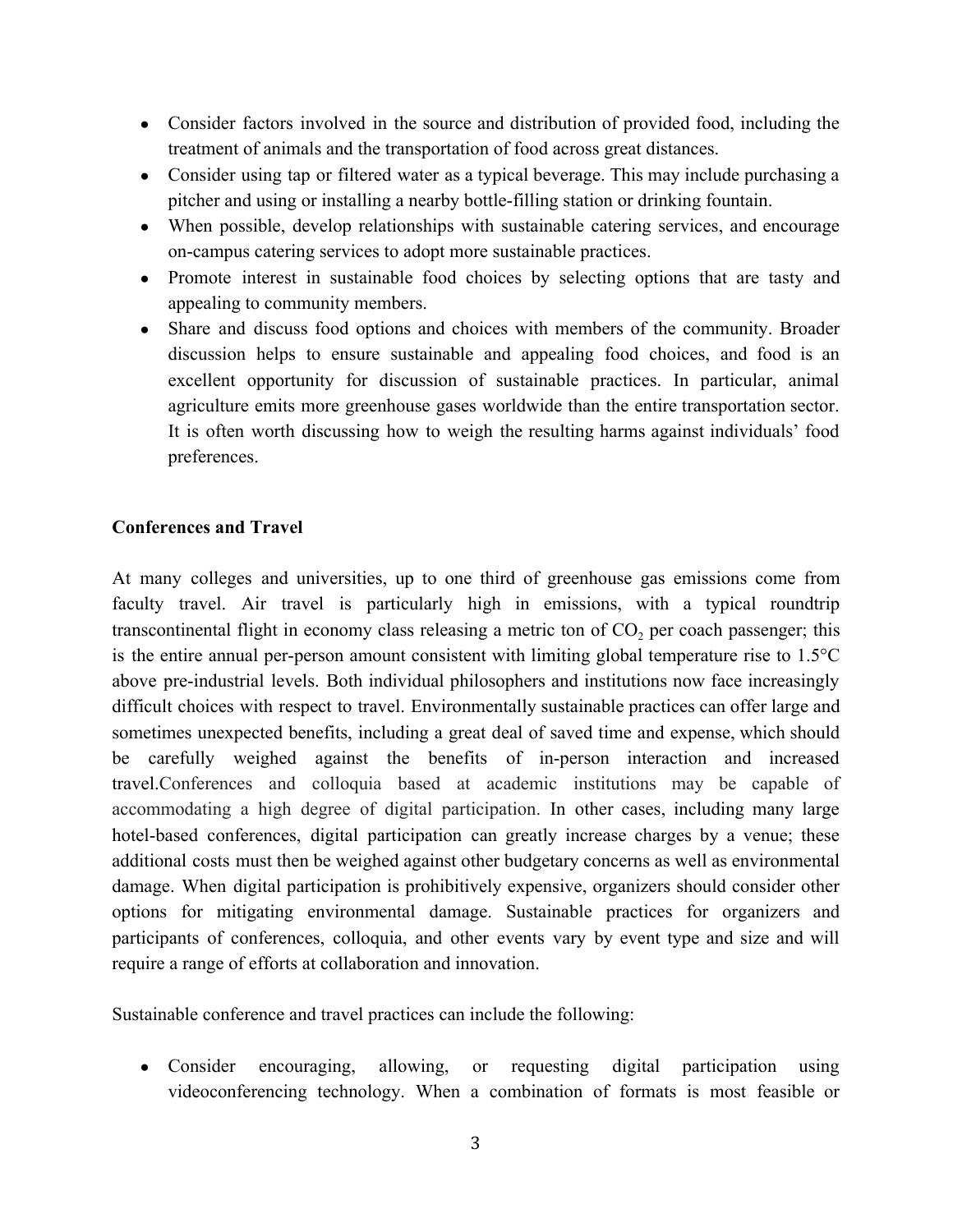appropriate, consider what fraction of talks or participants can be included by videoconferencing.

- When digital participation reduces costs, consider instituting a lower or waived registration fee or a higher honorarium for digital participants, or contributing part of the saved costs to sustainability efforts.
- When digital participation increases costs, consider whether it is feasible to use conference funds, higher registration fees, and/or other sources of funding to cover these costs. In some cases, colloquium and/or conference organizers may be able to reduce costs by using cheaper live-streaming and/or pre-recorded video alternatives, and/or encourage speakers' departments to use travel or research funds to cover digital participation.
- Large conferences create particularly difficult challenges, with hotels and other venues often requiring the reservation of a large number of sleeping rooms and/or charging prohibitively high fees for high-speed internet. Passing these costs on to registrants can make a large conference inaccessible to many less well funded participants. Organizers of large conferences may need to consider alternatives to digital participation, such as holding additional local or regional events in addition to larger conferences; encouraging sustainable practices by the conference venue; funding and/or encouraging the use of carbon offsets; and/or including one or more sessions on sustainability on the conference program to promote continued discussion of sustainable practices.
- Videoconferencing can be more accessible to audiences who have difficulty attending academic conferences physically, including academics in less wealthy nations, students with limited funds, academics with mobility impairments, highly sought-after guest speakers with full schedules, and members of the general public. Maximize the accessibility of videoconferencing by using and testing appropriate audio and video technology, including aids such as closed captioning, and consulting with participants with hearing and visual impairments and other accessibility needs.
- When physical travel is necessary, make reasonable efforts to invite speakers from a short travel distance. Encourage rail and coach travel over air and single-occupancy car travel.
- When accepting and planning speaking engagements, make reasonable efforts to prioritize short-distance travel and to avoid flying. When possible, combine multiple events in one trip.
- Consider whether it is appropriate to include carbon offsets or as a part of your budget for conferences, colloquia, faculty travel, prospective student visits, and any other travel.
- Consider the environmental impact of the use of videoconferencing and other technology, particularly at large scales.
- When selecting a venue, consider public transportation and a venue's sustainable practices.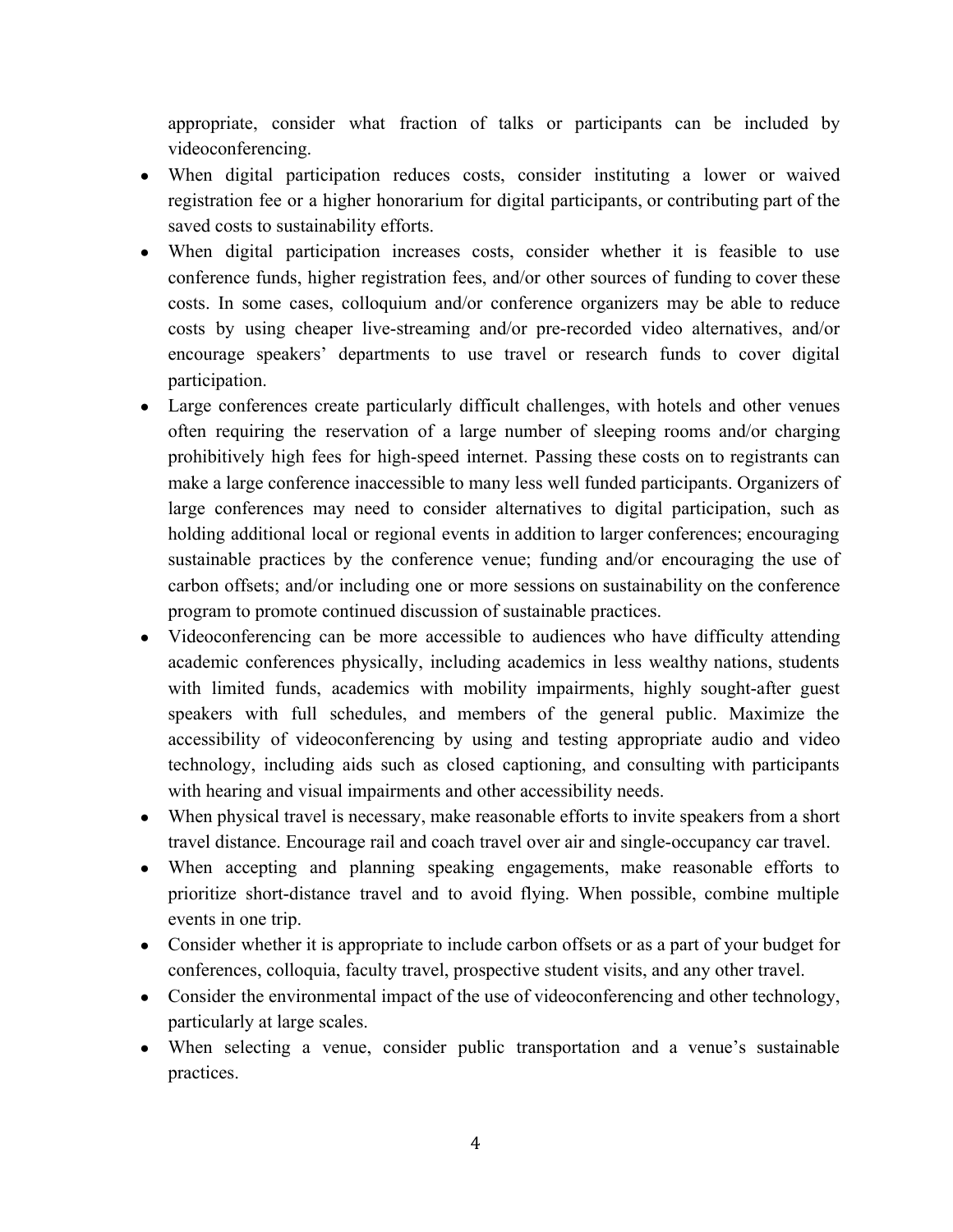- In your communication with event participants, publicize public-transportation options and make available information on the carbon footprint of your event, including the methods used to calculate the carbon footprint.
- Look for ways to cut down on paper waste such as programs and handouts, keeping in mind the needs of participants with disabilities.
- When feasible, provide ways to reduce, reuse, or recycle paper, plastic, and common conference items such as name tag holders. Keep in mind that reducing and reusing are often preferable to recycling.
- For large conferences, consider organizing regional remote hubs for participants to gather to watch sessions and network with others in their regions.
- When feasible for smaller events, offer support in organizing shared accommodations and/or accommodations in hosts' homes, as many graduate student conferences already do. Such options may be essential for some participants, and uncomfortable for others. In making decisions about organizing lodging, carefully consider the environmental impact of hotel accommodations as well as participants' budgetary constraints, the benefits and burdens of hosting, and the safety of all participants.
- When commuting, consider using, and encouraging the use of, public transit, bicycles, walking, and/or carpooling in place of driving alone.
- Consider making sustainability a theme of one or more events or parts of an event.
- Consider issues of diversity and inclusion in making changes to existing practices. For example, videoconferencing can greatly increase inclusion of philosophers with limited access to events, but event organizers should take care not to create a two-tiered system in which well-funded philosophers travel by airplane while others participate digitally.

## **Facilities**

Many philosophers and academic units have access to and influence over facilities, including offices, meeting rooms, and kitchens. Greenhouse gas emissions and other sustainability concerns should be carefully considered when planning construction and renovation, including both initial needs and planning details, and when purchasing or disposing of computers and other equipment. When feasible, stock kitchens with reusable dishware and cutlery. Avoid or limit individually packaged items such as plastic water bottles and single use coffee capsules. More generally, it is good standard practice to consider environmental impact in all significant changes to the existence and use of facilities.

# **Teaching and writing**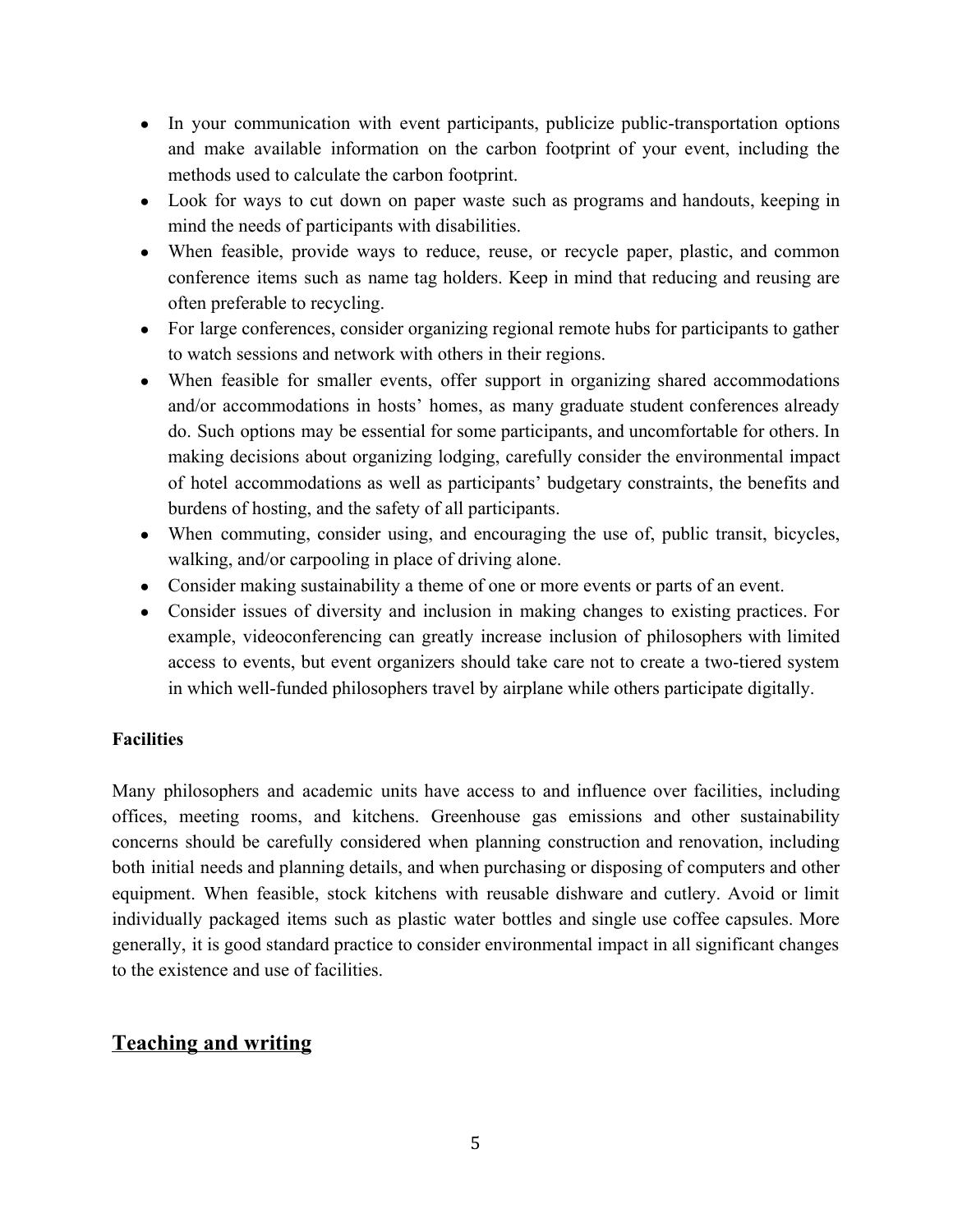Environmental sustainability presents some of the most pressing and challenging problems of our time. Climate change in particular combines a global tragedy of the commons, scientific uncertainty, major economic impacts, unequal vulnerabilities, and crises for current and future generations, nonhuman animals, and the rest of nature. These issues bear on many academic disciplines, including many branches of philosophy, and on our work as teachers and writers. They are already a key issue for students, most of whom are, as young people, among the frontline populations most heavily impacted by climate change. Moreover, teachers and writers of philosophy are particularly well positioned to lead others in addressing the challenges of climate change and the relation of humans to the environment.

#### **Course content**

Sustainability is closely connected to the content of many courses, often in surprising ways. These connections offer valuable opportunities to address these issues, recruit students, demonstrate the relevance of philosophy to contemporary concerns, and train generations of students to think critically about their role in the environment.

Philosophy departments should consider the feasibility of adding or maintaining courses on environmental ethics and/or environmental philosophy more broadly, and petitioning for these courses to count toward major, minor, general education or core curriculum, and other requirements, as well as cross-listing courses in other departments. It can be useful to develop or maintain a major, minor, or certificate program in environmental ethics or environmental philosophy, as some departments already do, or to take part in an interdisciplinary program focused on the environment. In some cases, it may even be appropriate to require a course on sustainability or the environment of all philosophy majors or all undergraduate students, as a few institutions currently do.

At the same time, it is often particularly useful to integrate environmental issues into smaller components of courses that are not entirely concerned with the environment. These courses can reach a broader range of students, and encourage critical thinking about sustainability-in many philosophical contexts. For example:

- Introductions to philosophy, introductions to ethics, and courses in contemporary ethics or political philosophy can include a unit on philosophical issues about climate change, raising problems about the demands of morality on individuals, climate justice, and/or the relation of human beings to nature.
- Courses on underrepresented philosophical traditions can often highlight those traditions' contributions to an understanding of the natural world and humans' place in it. Epistemology, philosophy of psychology, and philosophy of science courses can use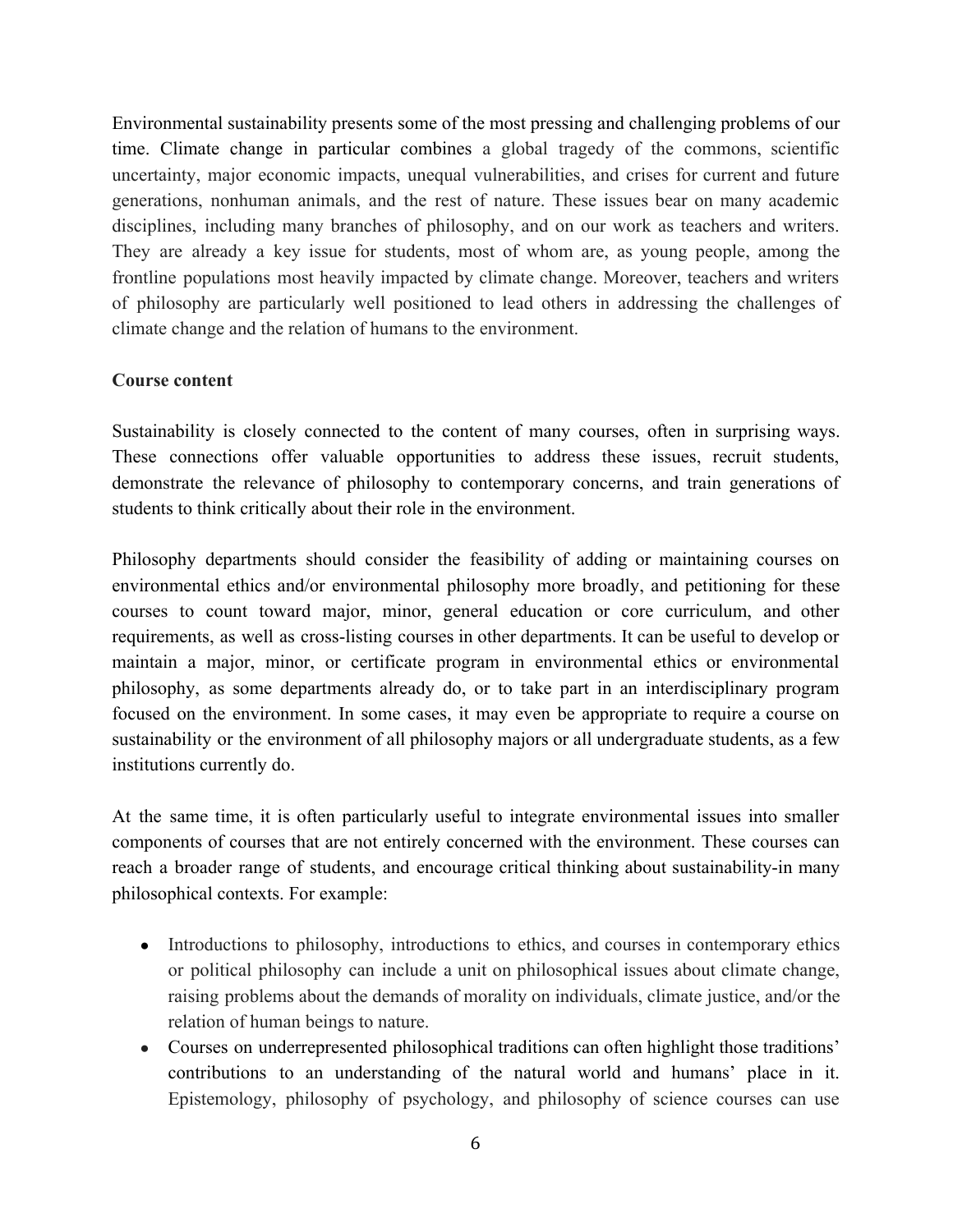climate change as an entry point into considering scientific consensus as a standard for knowledge.

- Courses in philosophy of mind, philosophy of action, moral psychology, and freedom and responsibility can cover human-caused climate change as an example of collective agency and collective responsibility or consider the nature of and responsibility for climate-change denial.
- Courses on diversity or oppression can cover biodiversity, environmental racism, the trivialization of environmental issues as "women's work," and the position of younger people as a frontline population disproportionately impacted by climate change.
- Courses on philosophy and literature can discuss fiction or poetry as a way of raising philosophical issues about the environment.
- A logic course can use examples of fallacious reasoning in arguments about climate change, helping to show the relevance of logic to contemporary life.

In all these cases and others, instructors should remember that issues of sustainability are often highly personal and emotionally charged and take care not to dismiss the views of students or alienate students who do not see environmental issues as a priority. Nevertheless, the complexity and variety of contemporary environmental challenges, and climate change in particular, offer a wide range of excellent opportunities for integration into current and new courses.

#### **Course methods and policies**

Integration into course content goes naturally with integration into course methods. Instructors should consider what pedagogical methods are best suited to their topics. Teaching sustainability may or may not call for a different approach. It may in some cases be useful to invite guest speakers from related disciplines or centers on campus, or host presentations by climate change activists, or bring in physical materials from the natural world or organize a field trip. Other creative pedagogical methods may be useful as well. For example, assignments that require or encourage students to think for themselves, or apply course content to their own lives, can in some cases be more useful than testing for memorization or reading comprehension.

Moreover, all philosophy courses can address sustainability in ways that may be entirely unrelated to course content. Instructors should consider environmental concerns in, for example, setting syllabus policies with regard to food, printing, waste, and opportunities for electronic purchasing and/or use of course materials. Discussion of these policies in an introductory meeting can set a lasting tone of care for the environment.

#### **Advising**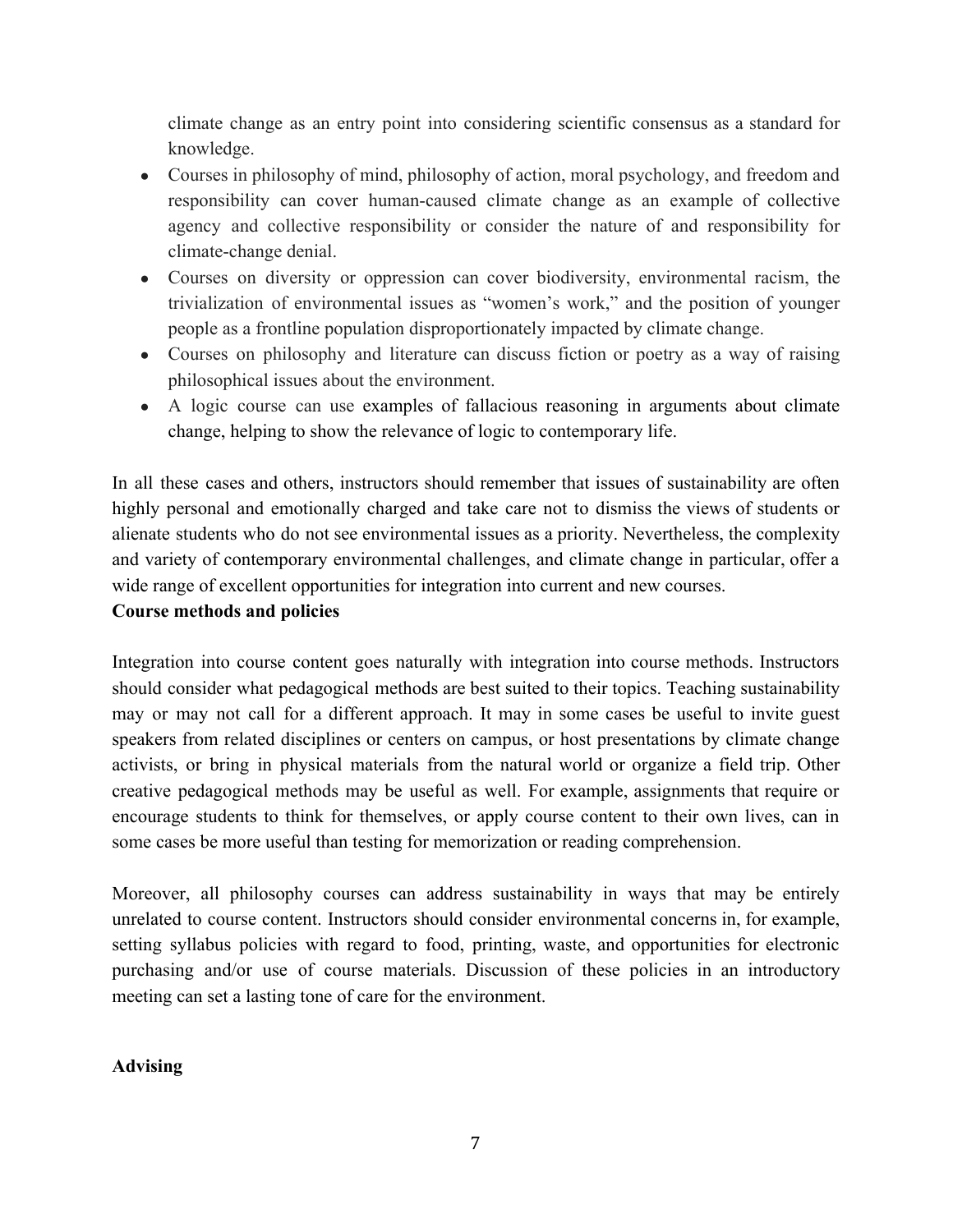When appropriate, philosophers should support and advise students who are interested in issues of sustainability. Whether they are engaging in a research project or building a student organization, students can be greatly benefited by faculty who care about their work and are willing to help them navigate the challenges of research and/or advocacy.

When teaching or advising students, it is worth keeping in mind that discussions of environmental sustainability, and particularly of climate change, raise emotionally charged and personally difficult issues. Students and colleagues may be dealing with grief, anxiety, depression, anger, denial, or other reactions caused or exacerbated by environmental damage, danger, and/or injustice. In most cases, philosophy instructors are not qualified therapists and should be ready to refer students or colleagues to counseling services or other mental health professionals as needed.

On the other hand, it is normally not feasible or desirable to avoid difficult reactions or conversations entirely or to end discussion whenever they arise. It can be useful to prepare for and encourage conversations about the impact of climate change on students' lives and choices and to share and discuss best practices for these conversations with colleagues.

#### **Research**

What holds for teaching holds for writing: a surprisingly wide range of philosophical topics have a significant connection to sustainability and climate change. It is good practice to consider what those connections may be and to consider discussing them in writing. These discussions can help make philosophical writing successful, and can help one take leadership in the field or, in some cases, avoid falling behind. Incorporating sustainability into teaching can be one way to discover connections to current and future research. Interdisciplinary contact and collaboration can also be a useful way to learn from past and ongoing sustainability efforts and to contribute to those efforts as a philosopher.

## **Governance and Public Advocacy**

Philosophy departments and other academic units regularly face decisions in which considerations of sustainability play a role. All departments, and most smaller department committees, do work that has an environmental impact. That impact should be considered, at least briefly, in deciding on procedure. Can large files be viewed electronically, without printing? What course offerings cover the environment? Are there funds for carbon offsets for travel by visiting speakers or prospective students? At what points and in what ways should sustainability be considered in offering recommendations to the department? In what ways do current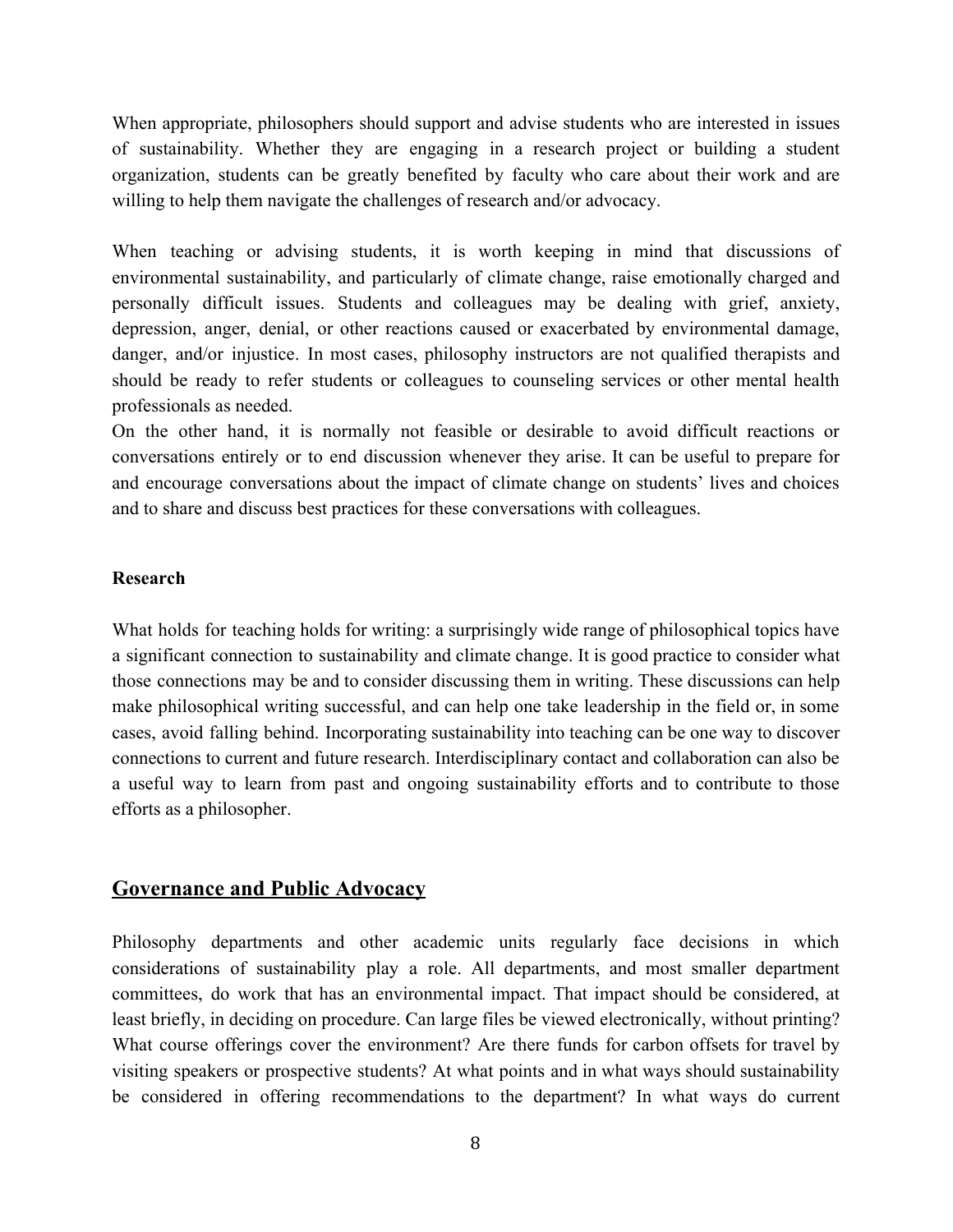department policies encourage or, in some cases, penalize sustainable practices, such as reducing high-carbon conference travel?

In particular, departments as a whole should consider whether to adopt or revise explicit department policies, mission statements, statements or resolutions on sustainability, and general website and publicity information with respect to sustainability in courses, event planning, faculty travel, and other topics discussed in these guidelines. Whenever feasible, a department should make its policies clear to its members, explain the rationale for them, and use them as a starting point for further discussion and revision. Department chairs may wish to appoint an official or unofficial committee, ask an existing committee, or decide, by themselves, to review the department's practices and make recommendations, gather and share useful resources, and/or hold a workshop or other event for the department to discuss sustainability. Many colleges and universities have an office, officer, committee, or task force devoted to sustainability that can send a representative to speak at such an event or at part of a faculty meeting. Colleagues in other departments may also have valuable experience in indigenous traditions, climate science, or other related areas.

Academic philosophers and departments may also decide to take a position with respect to the practices of their institution. Some colleges and universities are in the midst of bold initiatives designed to achieve total carbon neutrality as soon as 2025. Others prioritize sustainability much less or not at all. Some initiatives, such as the construction of a new stadium, may serve key institutional goals while also facing controversy and public protest over their environmental impact. Students often organize campaigns advocating for larger changes on campus, such as divestment from fossil fuels. Such campus events raise complex issues and have a large impact on the environment. They often provide excellent opportunities for advocacy and fruitful discussion. It is a good practice to discuss them with students and colleagues, think through one's own views about them, and collaborate in advocacy efforts when appropriate.

Philosophers may also become involved in public advocacy and community engagement efforts beyond the campus setting. Many years of training in assessing arguments, leading discussions, offering and evaluating examples, drawing connections between seemingly disparate topics, anticipating and responding to objections, articulating compelling rationales, and organizing events can often put us in a good position to make a valuable contribution as individuals and, more specifically, as philosophers. When feasible, these contributions should be recognized as service to the community, complementing academic service to the department and university.